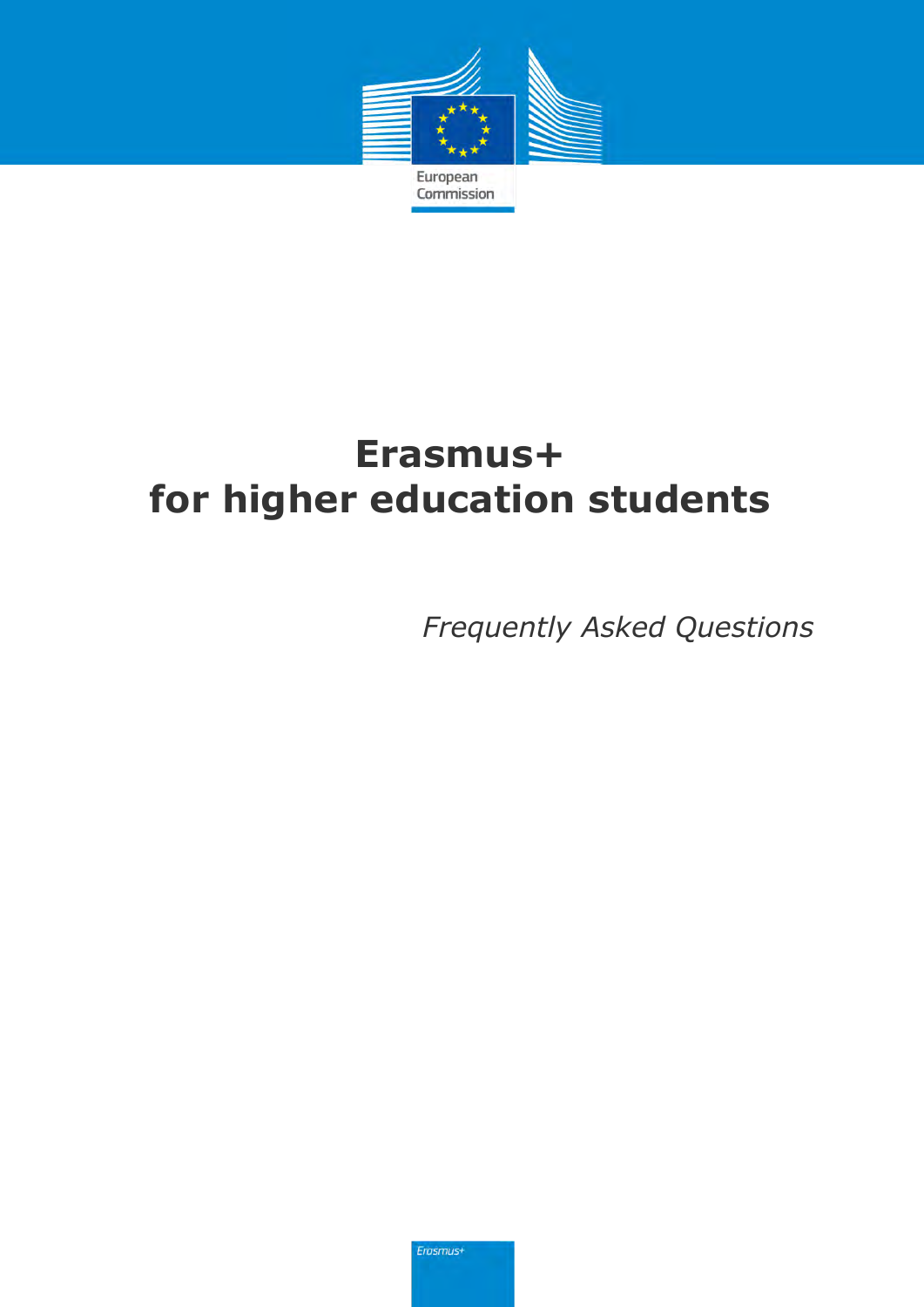

This document covers the main questions and answers from students interested in participating in the Erasmus+ programme.

If your question is not covered here and it regards (1) studying or training abroad as Erasmus student, (2) applying for an Erasmus+ Master Degree Loan or (3) applying for an Erasmus Mundus Joint Master Degree you are invited to contact the relevant organisation as explained below.

(1) For questions regarding **studying or training abroad as an Erasmus student**, you are kindly invited to contact first your higher education institution.

For further information on Erasmus+ mobility, we invite you to contact the organisation that works with the European Commission and manages directly the implementation of Erasmus+ mobility actions in your country:

- If you are enrolled in a higher education institution located in one of the Erasmus+ "Programme Countries"<sup>1</sup>, you should contact one of the "National Agencies for Erasmus+". You can find their contact details here: [http://ec.europa.eu/programmes/erasmus-plus/tools/national](http://ec.europa.eu/programmes/erasmus-plus/tools/national-agencies/index_en.htm)[agencies/index\\_en.htm](http://ec.europa.eu/programmes/erasmus-plus/tools/national-agencies/index_en.htm)
- If you are enrolled in a higher education institution located in one of the following Erasmus+ "Partner Countries"<sup>2</sup>, you should contact the relevant "National Erasmus+ Office":
	- **Western Balkans: Albania, Bosnia and Herzegovina, Kosovo\*3,** Montenegro, Serbia
	- South-Mediterranean countries: Algeria, Egypt, Israel, Jordan, Lebanon, Libya, Morocco, Palestine, Syria, Tunisia
	- Eastern Partnership countries: Armenia, Azerbaijan, Belarus, Georgia, Moldova and Ukraine
	- Central Asia: Kazakstan, Kyrgyzstan, Tajikistan, Turkmenistan, Uzbekistan
	- The Russian Federation

You can find their contact details here: https://eacea.ec.europa.eu/erasmus-plus/contacts/national-erasmus-plusoffices\_en

(2) **Erasmus+ Master Degree Loans** are available to students who live in one of the 28 EU Member States or other Programme Countries which participate fully in Erasmus+ (i.e. Iceland, Liechtenstein, Norway, the former Yugoslav Republic of Macedonia and Turkey).

Your National Agency for Erasmus+ will be able to answer your questions: [http://ec.europa.eu/programmes/erasmus-plus/tools/national](http://ec.europa.eu/programmes/erasmus-plus/tools/national-agencies/index_en.htm)[agencies/index\\_en.htm](http://ec.europa.eu/programmes/erasmus-plus/tools/national-agencies/index_en.htm)

 $\overline{a}$ 

<sup>1</sup> Programme Countries: Austria, Belgium, Bulgaria, Cyprus, Czech Republic, Germany, Denmark, Estonia, Spain, Finland, France, Greece, Croatia, Hungary, Ireland, Iceland, Italy, Liechtenstein, Lithuania, Luxembourg, Latvia, the former Yugoslav Republic of Macedonia, Malta, the Netherlands, Norway, Poland, Portugal, Romania, Sweden, Slovenia, Slovakia, Turkey, United Kingdom.

<sup>&</sup>lt;sup>2</sup> Please, check page 24 of the Erasmus+ programme Guide: [http://ec.europa.eu/programmes/erasmus](http://ec.europa.eu/programmes/erasmus-plus/documents/erasmus-plus-programme-guide_en.pdf)[plus/documents/erasmus-plus-programme-guide\\_en.pdf](http://ec.europa.eu/programmes/erasmus-plus/documents/erasmus-plus-programme-guide_en.pdf)

 $3 \times$ This designation is without prejudice to positions on status, and is in line with UNSCR 1244 and the ICJ Opinion on the Kosovo declaration of independence.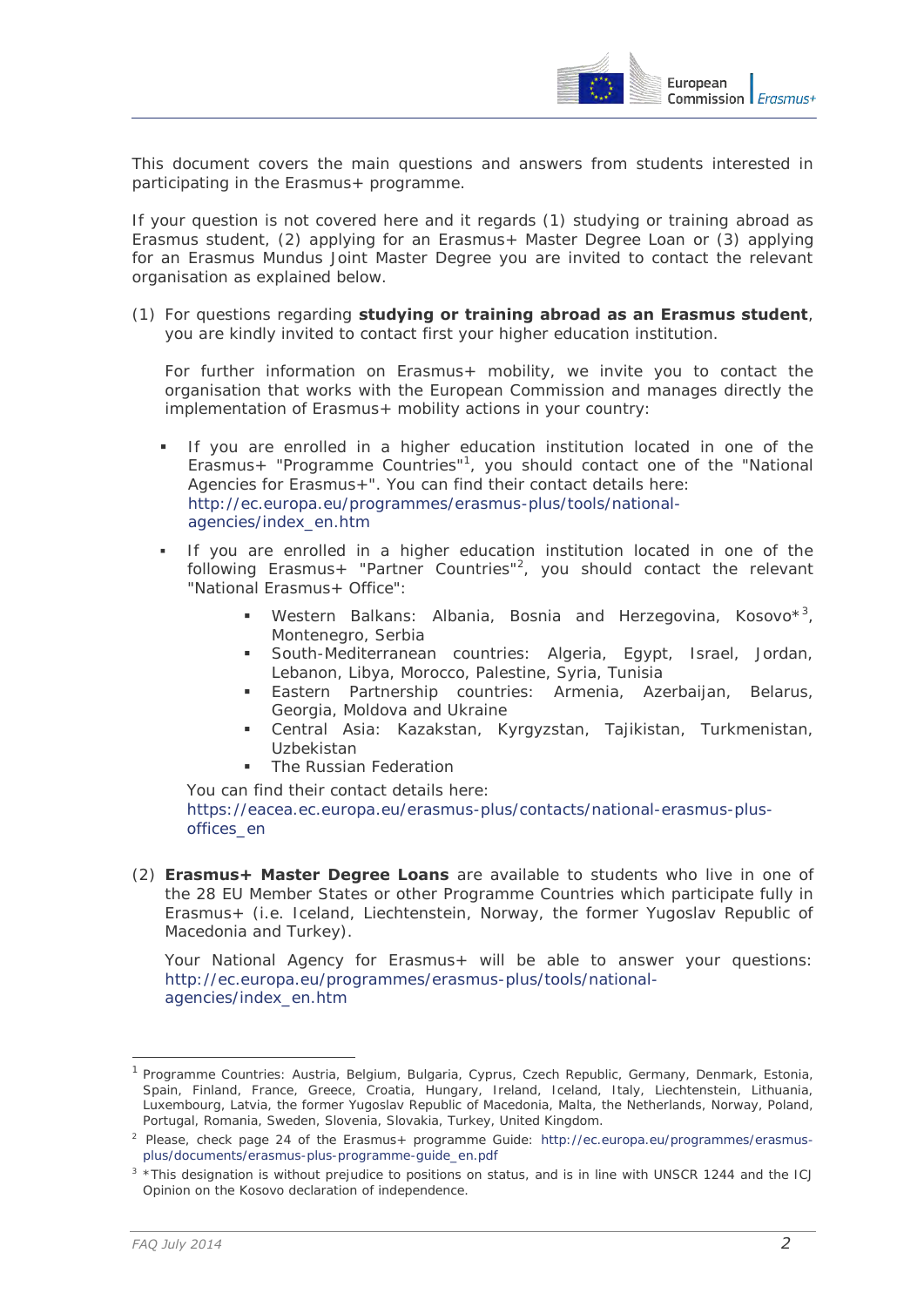

(3) For questions regarding **Erasmus Mundus Joint Master Degrees** you are invited to contact first the consortium delivering the programme and, for further information, you should address yourself to th[e Education, Audiovisual and](http://eacea.ec.europa.eu/erasmus-plus/contacts)  [Culture Executive Agency \(EACEA\).](http://eacea.ec.europa.eu/erasmus-plus/contacts)

#### **Before submitting a question through the contact [form](http://ec.europa.eu/education/contact/index_en.htm) available [here](http://ec.europa.eu/education/contact/index_en.htm)**, make sure that:

- $\blacksquare$  It is not answered in the FAQ;
- You have contacted your higher education institution, National Agency for Erasmus+ or National Erasmus+ Office if you want to study abroad as an Erasmus student;
- You have contacted the consortium delivering the Erasmus Mundus Joint Master Degree, or the EACEA.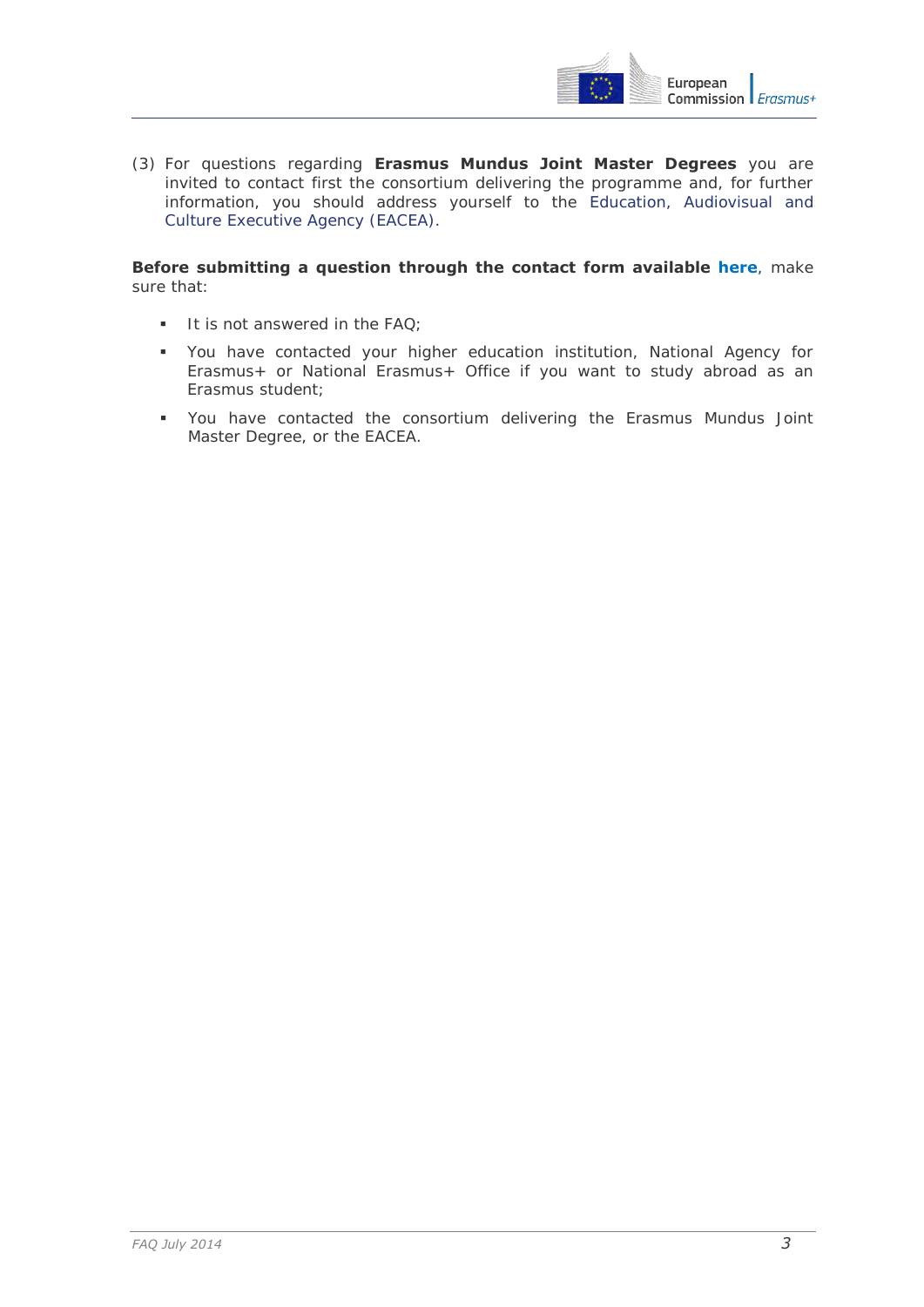

# **Frequent questions from students on Erasmus+ for higher education**

| 1. | How long can my Erasmus+ period for studies or traineeships abroad be?                                                                                                     | 6  |
|----|----------------------------------------------------------------------------------------------------------------------------------------------------------------------------|----|
| 2. | How do I know if I can study or do a traineeship abroad with Erasmus+?                                                                                                     | 6  |
| 3. | Is it possible to have more than one mobility experience with Erasmus+<br>as higher education student?                                                                     | 6  |
| 4. | Is it possible to combine mobility for studies and traineeships within a single<br>mobility?                                                                               | 7  |
| 5. | I have already enjoyed an Erasmus experience under the Lifelong Learning<br>programme; can I study or do a traineeship abroad with Erasmus+?                               | 7  |
| 6. | I did a Leonardo placement under the Lifelong Learning programme; can I<br>study or do a traineeship abroad with Erasmus+?                                                 | 8  |
| 7. | I did a European Voluntary Service under the Youth in Action programme;<br>can I study or do a traineeship abroad with Erasmus+?                                           | 8  |
| 8. | How do I apply to study or do a traineeship/internship abroad with<br>$Erasmus+?$                                                                                          | 8  |
| 9. | Which are the selection criteria to participate in Erasmus+?                                                                                                               | 8  |
|    | 10. What happens once I am selected to study/train abroad with Erasmus+?                                                                                                   | 8  |
|    | 11. The university where I am studying is in a different country than my country<br>of origin. Can I study or do a traineeship in my country of origin with<br>$Erasmus+?$ | 9  |
|    | 12. Where can I study or do a traineeship?                                                                                                                                 | 9  |
|    | 13. Linguistic preparation                                                                                                                                                 | 10 |
|    | 14. Can I ask for an Erasmus + grant to do a traineeship abroad?                                                                                                           | 10 |
|    | 15. I am already studying/doing a traineeship abroad and I would like to extend<br>it, what should I do?                                                                   | 11 |
|    | 16. Is my Erasmus+ grant compatible with other scholarships or types of<br>revenue?                                                                                        | 11 |
|    | 17. Can my institution reduce my grant/ask me to reimburse part of/all of my<br>Erasmus+ grant?                                                                            | 12 |
|    | 18. I have finished my studies/traineeship abroad and have problems with the<br>EU online survey; who can help me with that?                                               | 12 |
|    | 19. I am finishing my studies and I would like to do a traineeship abroad; can I<br>do so with Erasmus+?                                                                   | 12 |
|    | 20. I am a doctoral candidate; can I get a grant to do research in an institution<br>abroad?                                                                               | 12 |
|    | 21. I am looking for a Bachelor/Master/Doctoral programme on a certain<br>discipline, where can I find information on study programmes in Europe?                          | 13 |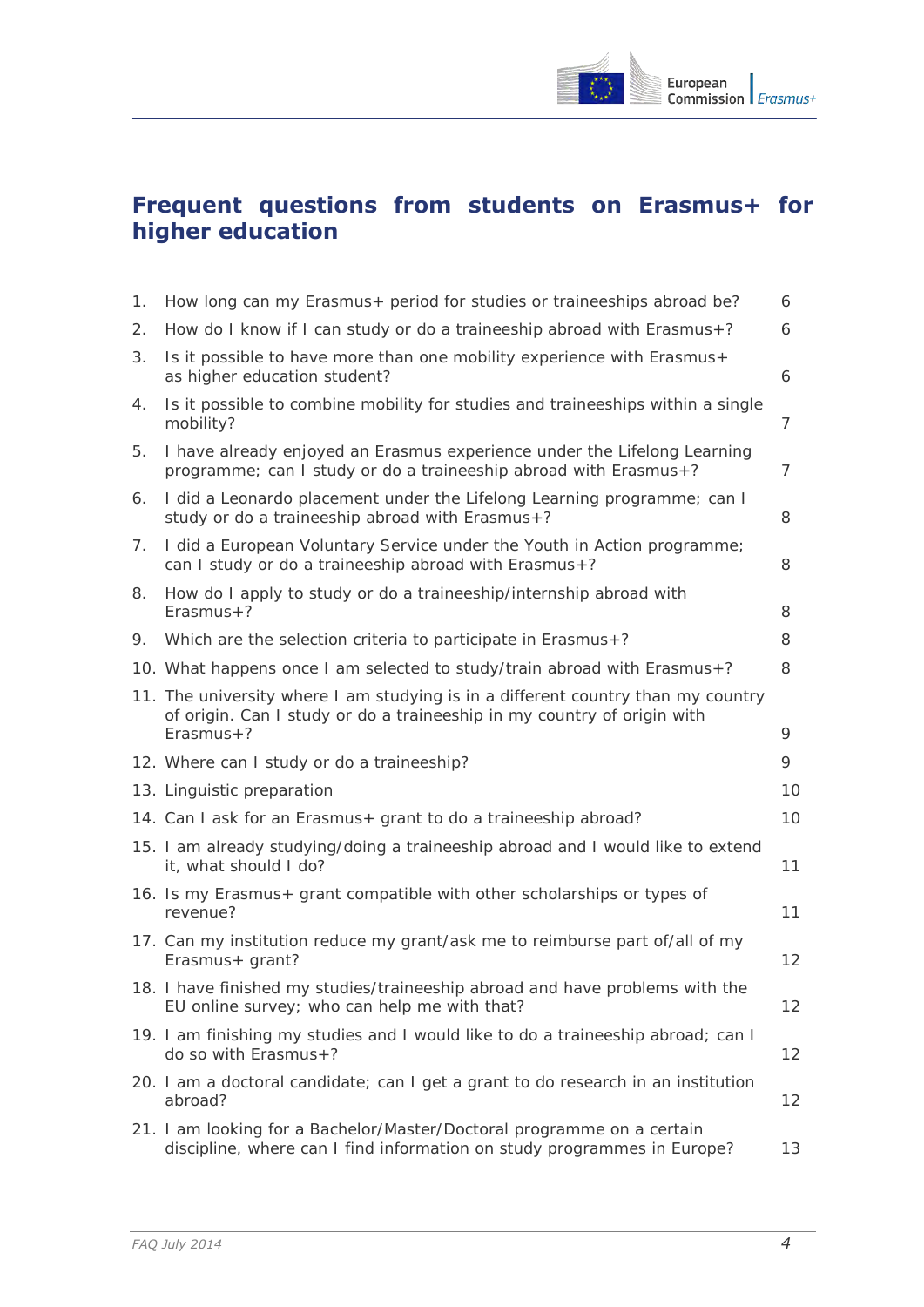

| 22. I am looking for a grant to finance my Bachelor/Master/Doctoral studies<br>abroad; can I receive an Erasmus+ grant for that?                                                                               | 13 |
|----------------------------------------------------------------------------------------------------------------------------------------------------------------------------------------------------------------|----|
| 23. What is an Erasmus Mundus Joint Master Degree?                                                                                                                                                             | 13 |
| 24. Which are the conditions to receive a scholarship for an Erasmus Mundus<br>Joint Master Degree?                                                                                                            | 14 |
| 25. To how many Erasmus Mundus Joint Master Degree programmes can a<br>student apply to?                                                                                                                       | 14 |
| 26. Where can I find the Erasmus Mundus Joint Master Degrees offered under<br>$Erasmus + ?$                                                                                                                    | 14 |
| 27. How can I be sure that my Erasmus Mundus Joint Master Degree is<br>recognised in a country that is not involved in the consortium where I<br>study/studied?                                                | 15 |
| 28. Under an Erasmus Mundus Joint Master Degree, can I study/do research/<br>prepare part of my thesis in an institution not belonging to the consortium,<br>or in a country outside the consortium countries? | 15 |
| 29. How does the Erasmus+ Master Degree Loans work?                                                                                                                                                            | 15 |
| 30. Where can I find the list of participating national banks or student loan<br>agencies to apply for an Erasmus+ Master Loan?                                                                                | 16 |
| 31. Erasmus for Young Entrepreneurs                                                                                                                                                                            | 16 |
|                                                                                                                                                                                                                |    |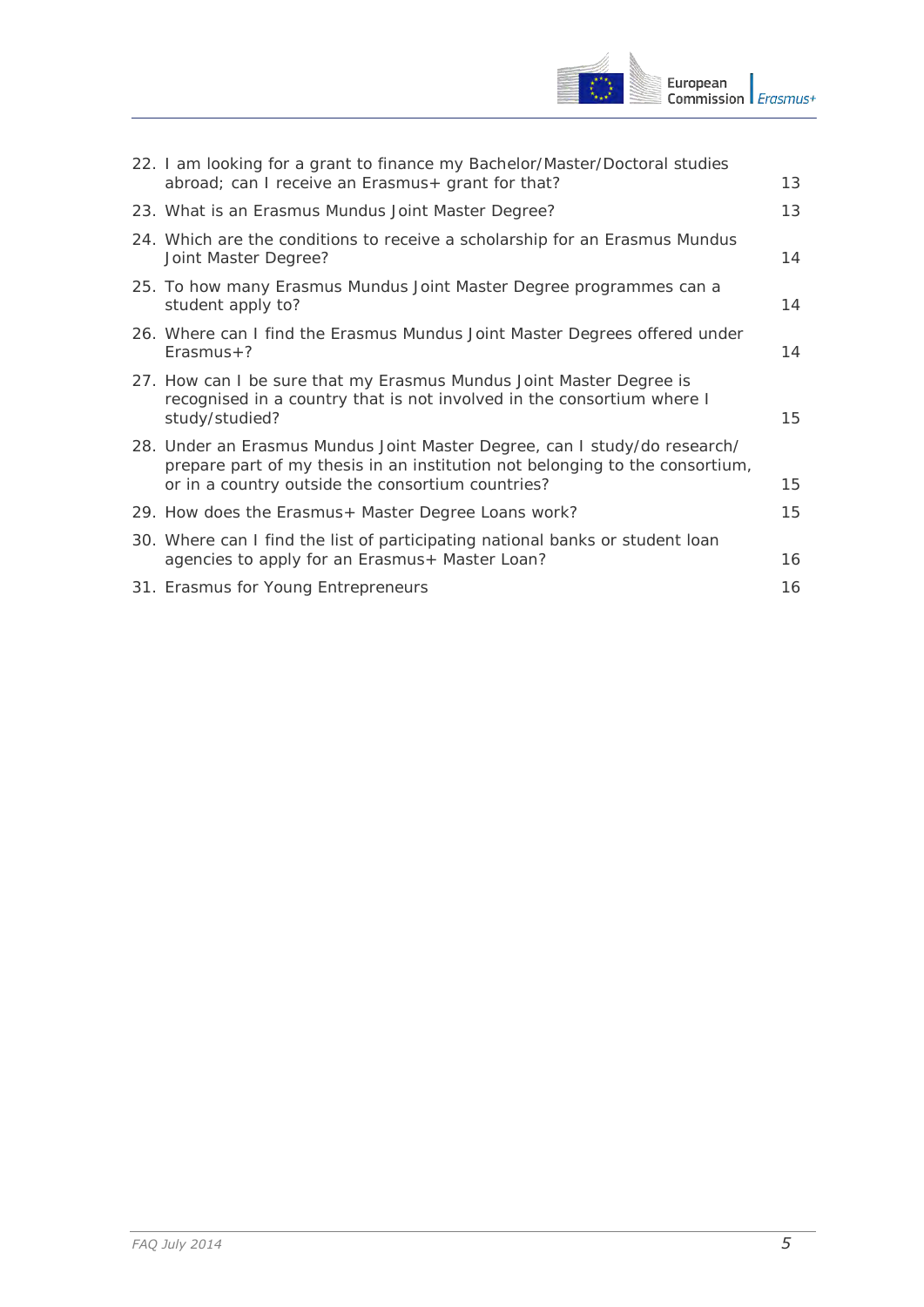

# <span id="page-5-0"></span>**1. How long can my Erasmus+ period for studies or traineeships abroad be?**

The duration of a study period is of a minimum of 3 months (or academic term/trimester) and a maximum of 12 months.

The duration of a traineeship period is of a minimum of 2 months to a maximum of 12 months.

In case of a combined study and traineeship, the minimum duration is 3 months and the maximum duration is 12 months, no matter how the time is shared between studies and traineeship.

# <span id="page-5-1"></span>**2. How do I know if I can study or do a traineeship abroad with Erasmus+?**

To study/train abroad, you must be registered in a higher education institution and you must be following studies leading to a recognised degree or other recognised tertiary level qualification, such as a Bachelor, a Master or a Doctorate.

Your institution must be located in one of the countries participating in Erasmus+ mobility for higher education. In 2014/15, these countries are the so-called "Programme Countries", i.e. all the Member States of the European Union, as well as Iceland, Liechtenstein, Norway, Turkey and the former Yugoslavian Republic of Macedonia.

From 2015/16, students from institutions based in "Partner Countries" will be able to participate in Erasmus+ mobility for studies (traineeships between Programme and Partner Countries will not be possible in 2015).

In addition, if your institution is located in a Programme Country, it must have been awarded the Erasmus Charter for Higher Education (ECHE). This Charter is part of an accreditation procedure established to guarantee a quality framework for all participants in mobility activities. You can check your institution's website to know if it is an ECHE holder or see the full list of institutions here: [http://eacea.ec.europa.eu/funding/2014/call\\_he\\_charter\\_en.php](http://eacea.ec.europa.eu/funding/2014/call_he_charter_en.php)

The selection criteria to study or train abroad with Erasmus+ are defined by your higher education institution. To know more about it, please read **question n.9: Which are the selection criteria to participate in Erasmus+?** 

#### <span id="page-5-2"></span>**3. Is it possible to have more than one mobility experience with Erasmus+ as higher education student?**

Erasmus+ enables students to study or train abroad more than once as Erasmus students as long as the minimum duration for each activity and a total maximum of 12 months per study cycle is respected (i.e. up to 12 months at Bachelor level including "short cycle" studies, up to 12 months at Master level, up to 12 months at doctoral level). Students who follow long cycle or one-cycle study programmes, such as Medicine, can be mobile for up to 24 months.

This means that you could apply, for example, to study abroad for a period of 6 months and, later on, do a traineeship for 6 months within the same cycle of study. You could also combine both types of activities (see question n.4 on combination of studies and traineeships). Splits of  $4+8$  months, or  $3+3+6$  etc. are possible, but in all cases the minimum set for each kind of activity (i.e. 2 months for traineeships,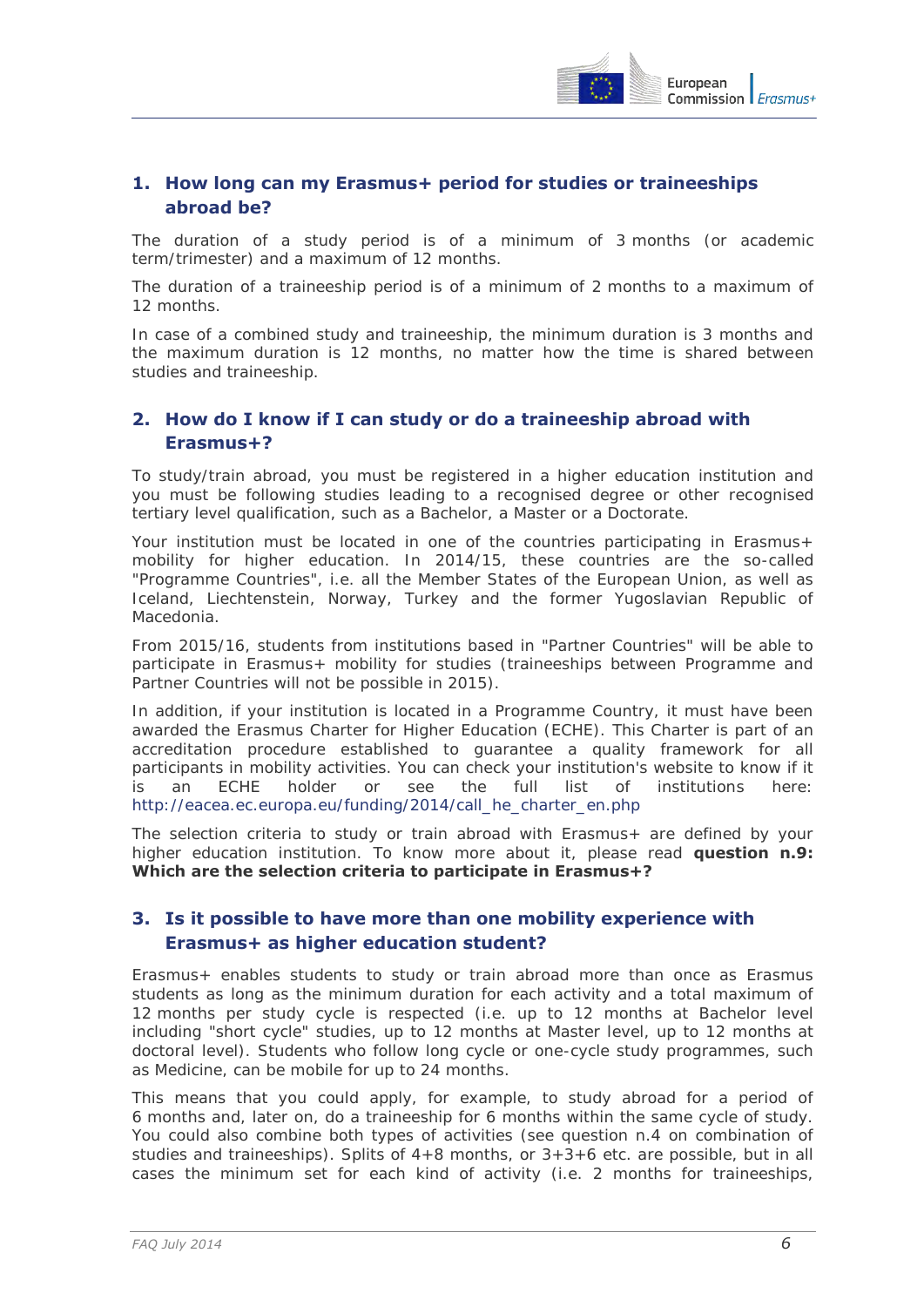

3 months or an academic term for studies) have to be respected. All together the mobility cannot exceed 12 months per study cycle.

This maximum of 12 months per study cycle also includes former mobility experiences under the previous Erasmus-Lifelong Learning programme.

# <span id="page-6-0"></span>**4. Is it possible to combine mobility for studies and traineeships within a single mobility?**

Indeed, combining studying and training abroad in a single mobility is a new possibility offered by Erasmus+.

In this case, the minimum duration is 3 months (or an academic term/trimester) and the maximum is 12 months. These minimum and maximum durations are the same regardless of how the time is shared between both activities.

# <span id="page-6-1"></span>**5. I have already enjoyed an Erasmus experience under the Lifelong Learning programme; can I study or do a traineeship abroad with Erasmus+?**

If you have already studied or trained abroad as Erasmus student, it does not mean that you don't have any possibility to benefit from another international experience with Erasmus+.

Erasmus+ enables students to study or train abroad more than once as long as a total maximum of 12 months per study cycle is respected.

Prior experience under the Erasmus-Lifelong Learning programme counts towards the 12 months per study cycle. In case you did not yet reach the maximum of 12 months, you may study or train abroad again in the same study cycle. If you have already reached the limit, you will be able to apply to further study periods or traineeships abroad once you undertake a degree in the next study cycle.

Let's imagine that you studied for 4 months in another university under the Erasmus-Lifelong Learning programme during your Bachelor. If you want to study abroad in your last Bachelor year or do a traineeship abroad, you can still apply for mobility activities totalling 8 months (12-4 = 8). If you enrol in a Master's programme your counter will be set to zero for that study cycle and you will be able to apply for mobility for up to 12 months. After that, you will be eligible for another maximum period of 12 months at doctoral level. If you do a second Master's degree and have already used up 6 months during your first Master's degree, you can study or train abroad for 6 months, thus totalling 12 months, the maximum possible time.

Participation in other actions of the Lifelong Learning programme (e.g. Leonardo) or in other programmes such as Youth in Action is not taken into consideration in this regard.

Do not forget to contact your higher education institution as it is responsible for the selection of participants and can set additional criteria (e.g. give priority to students who have never enjoyed an Erasmus experience).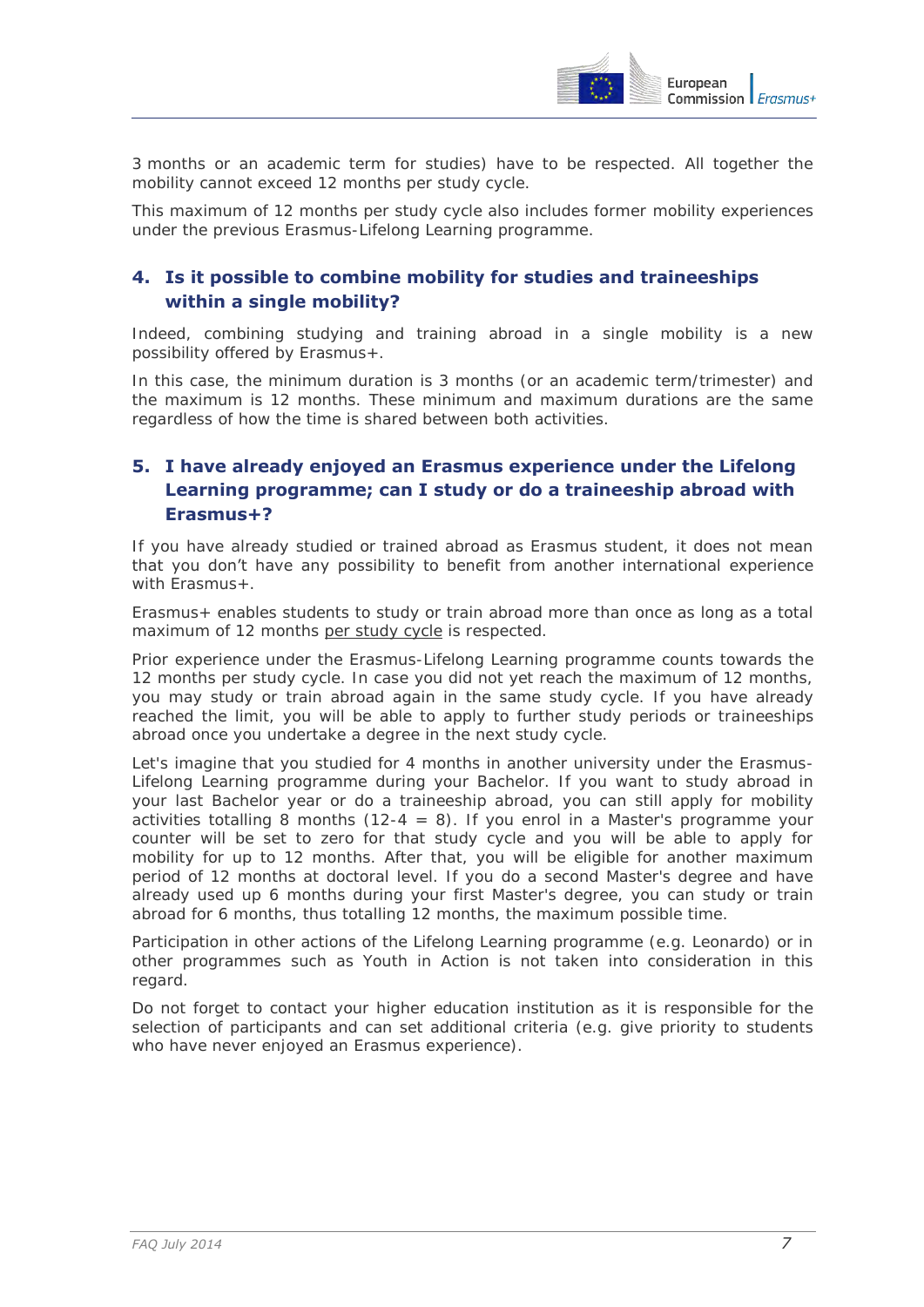

# <span id="page-7-0"></span>**6. I did a Leonardo placement under the Lifelong Learning programme; can I study or do a traineeship abroad with Erasmus+?**

Yes, participation in other actions of the Lifelong Learning programme (e.g. Leonardo) or other programmes such as Youth in Action is not taken into account for participation in Erasmus+ higher education mobility activities.

# <span id="page-7-1"></span>**7. I did a European Voluntary Service under the Youth in Action programme; can I study or do a traineeship abroad with Erasmus+?**

Yes, participation in the Youth in Action programme is not taken into account for participation in Erasmus+ higher education mobility activities.

# <span id="page-7-2"></span>**8. How do I apply to study or do a traineeship/internship abroad with Erasmus+?**

You will need to apply through your own higher education institution, irrespective of the kind of mobility activity you are interested in.

The International Office of your institution will be able to inform you about the conditions to participate in Erasmus+ mobility activities: details of the selection process; documents that you need to prepare; places where you can go and requirements that you will have to respect during your period abroad.

#### <span id="page-7-3"></span>**9. Which are the selection criteria to participate in Erasmus+?**

To participate in Erasmus+ higher education mobility activities, you need to fulfil the participation criteria listed in **question n.2: How do I know if I can study or do a traineeship abroad with Erasmus+?** 

In addition, you need to fulfil the selection criteria defined by your higher education institution. The selection of students - as well as the procedure for awarding them a grant - must be fair, transparent, coherent and documented, and shall be made available to all parties involved in the selection process.

Your institution may include selection criteria such as the academic performance of the candidate, previous mobility experience, motivation, experience in the receiving country (i.e. return to country of origin) etc.

In any case, all selection criteria shall be made public. For more information, you are kindly invited to visit your higher education institution's website or contact its international relations office.

#### <span id="page-7-4"></span>**10.What happens once I am selected to study/train abroad with Erasmus+?**

Once you have been selected, your sending institution must give you the ["Erasmus](http://ec.europa.eu/education/opportunities/higher-education/quality-framework_en.htm#charter)  [student charter"](http://ec.europa.eu/education/opportunities/higher-education/quality-framework_en.htm#charter) setting out your rights and obligations with respect to your period of study or traineeship abroad, and explaining the different steps to take before, during and after the mobility.

If you are leaving after October 2014 and if the main language of instruction or work during your period abroad is English, French, German, Italian, Spanish or Dutch (more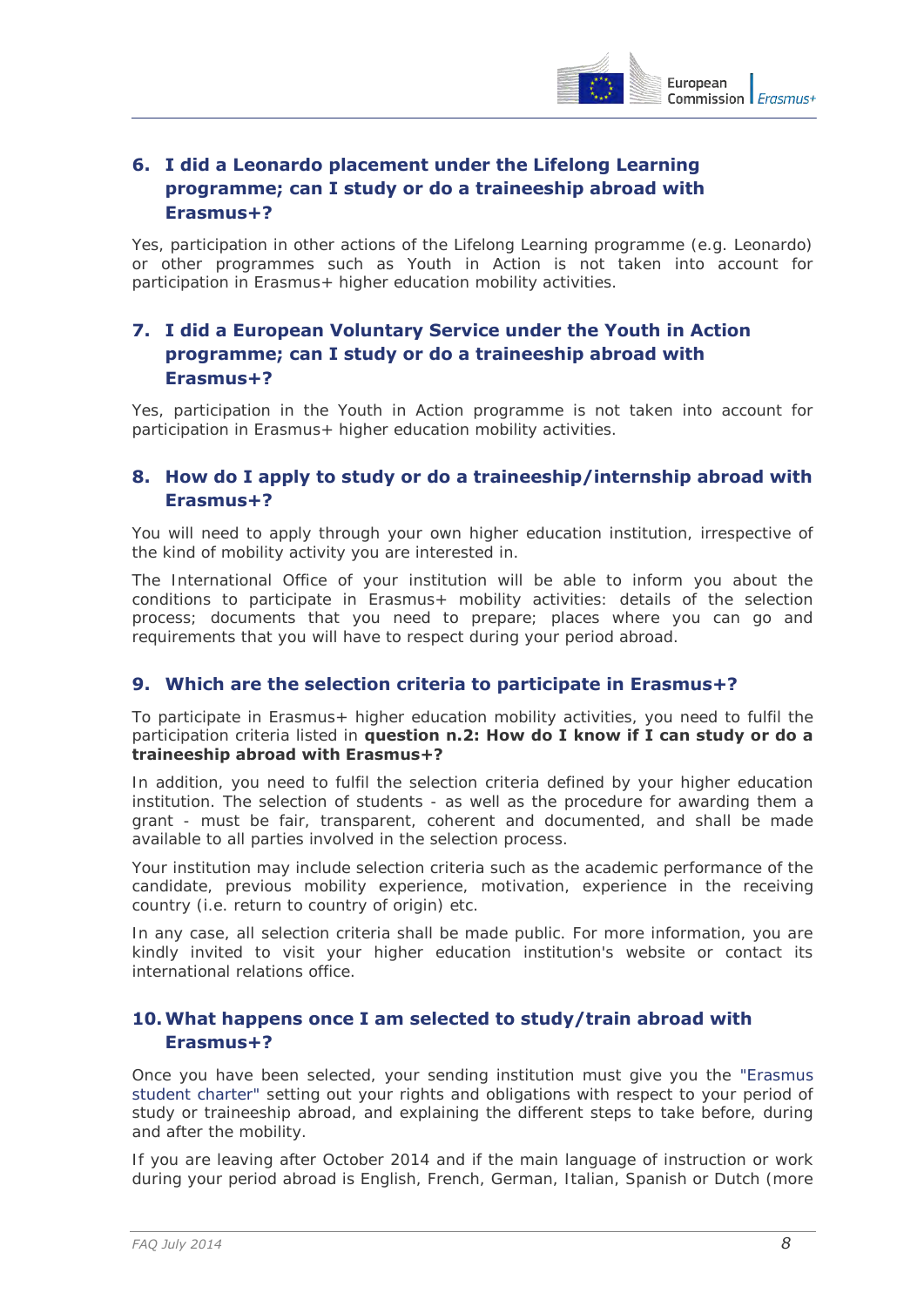

languages will be added from the academic year 2015/16 onwards), you will be asked to undertake an online linguistic assessment test (except if you are a native speaker of that language). The results of this assessment test will only be available to you, your sending higher education institution (the receiving higher education institution will not get access to your test results) and the European Commission. As you have already been selected, the results will not be used to decide whether or not you are allowed to study/train abroad.

Depending on your language level, your sending higher education institution may offer you a free online language course in English, French, German, Italian, Spanish or Dutch, to help you get well prepared for your mobility abroad. Alternatively, your sending higher education institution could offer you another type of linguistic support so that you can reach a certain level by the start of your mobility, for instance if the main language is not covered by the online language service.

At the end of your mobility period abroad, you will need to take a second assessment test that will allow you to know how much you improved your language skills. It will also allow the European Commission to know to which extent participation in Erasmus+ has an impact on students' language skills.

# <span id="page-8-0"></span>**11.The university where I am studying is in a different country than my country of origin. Can I study or do a traineeship in my country of origin with Erasmus+?**

A mobility activity must be carried out in a Programme or Partner Country different from the country of the sending institution and from the country where the student has his/her accommodation during his/her studies.

It is possible to study or train in your country of origin as an Erasmus+ student, provided that your country of origin is not the country you live in during your studies. However, the selection criteria are defined by the higher education institutions participating in the programme, which could decide that students applying to study in their country of origin should have a lower priority than those applying to a country different from their country of origin.

In any case, the selection criteria need to be fair and transparent and it is not possible to introduce differences in grant allocation based on nationality.

#### <span id="page-8-1"></span>**12.Where can I study or do a traineeship?**

The receiving higher education institution or organisation must be located in one of the countries taking part in Erasmus+ mobility for higher education. In 2014/15, these countries are all the Member States of the European Union, as well as Iceland, Liechtenstein, Norway, Turkey and the former Yugoslav Republic of Macedonia (the so-called Programme Countries).

Starting the academic year 2015/16, it will be possible to study in institutions based in Partner Countries. From 2017/18 onwards, it will also be possible to do traineeships in organisations based in these countries. You can find the full list of Partner Countries in the [Erasmus+ Programme Guide.](http://ec.europa.eu/programmes/erasmus-plus/index_en.htm#hp_guide)

More specifically, you may study in institutions that have signed an "inter-institutional agreement" with your institution. In addition, having the Erasmus Charter for Higher Education is a pre-condition for institutions located in a Programme Country. Studying in an institution located in a specific Partner Country is only possible if your institution has requested and received Erasmus+ funding for this country.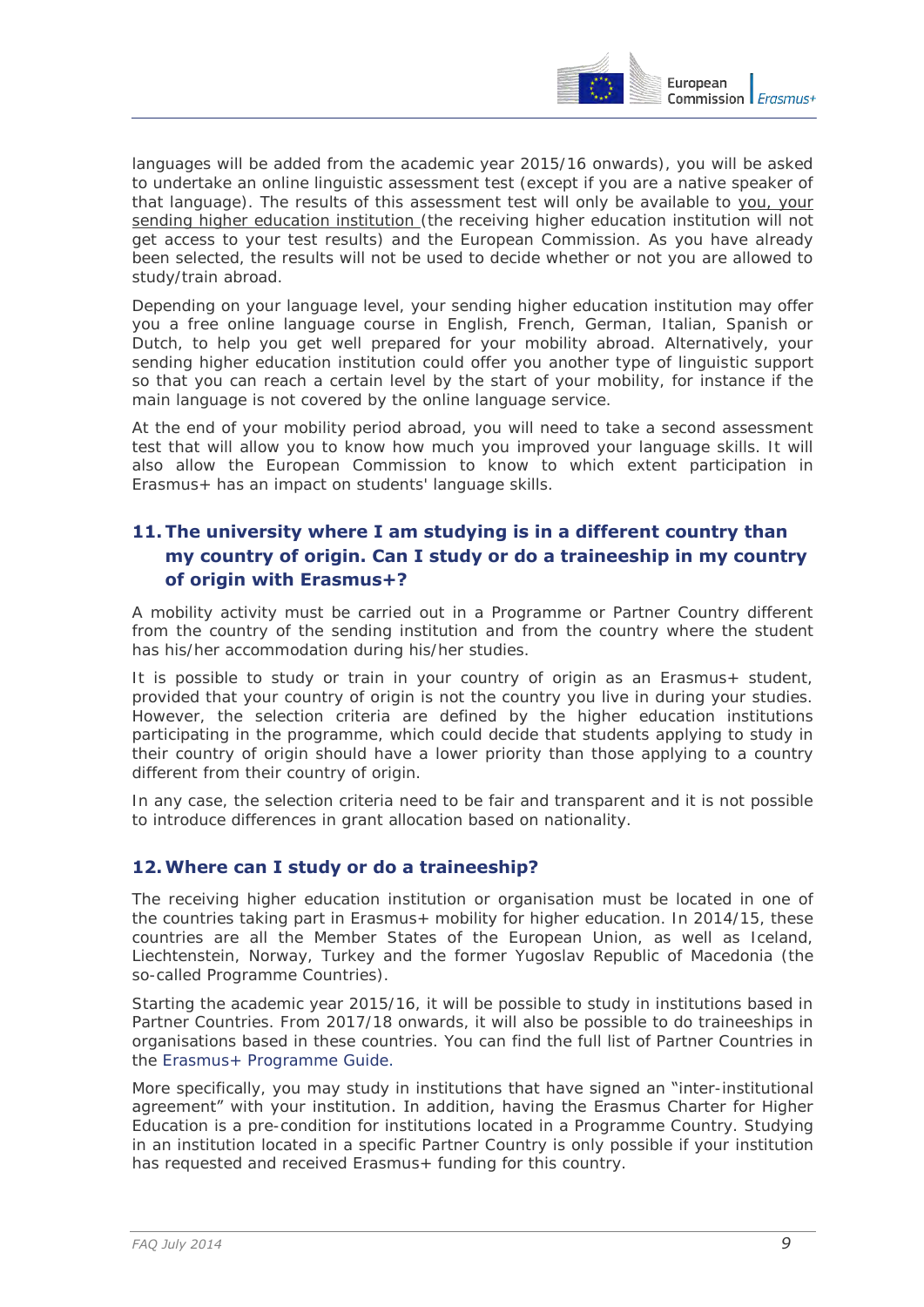

The receiving organisation for traineeships can be any private or public organisation active in the labour market or in the fields of education, training and youth. Some examples are:

- a public or private, small, medium or large enterprise (including social enterprises);
- a public body at local, regional or national level;
- a social partner or other representative of the working life, including chambers of commerce, craft/professional associations and trade unions;
- a research institute;
- a foundation:
- a school/institute/educational centre (at any level, from pre-school to upper secondary education, and including vocational education and adult education);
- a non-profit organisation, association, NGO;
- a body providing career guidance, professional counselling and information services.

It is also possible to carry out a traineeship in a higher education institution located in one of the Programme Countries. However, the programme of the traineeship cannot consist of following courses (that is a period of study abroad).

The following types of organisations are not eligible as receiving organisations for student traineeships:

- EU institutions and other EU bodies including specialised agencies which are listed on the following website: ec.europa.eu/institutions/index\_en.htm;
- organisations managing EU programmes, such as National Agencies.

To know the specific institutions/organisations where you can study/train at, please contact the International Office of your higher education institution.

#### <span id="page-9-0"></span>**13. Linguistic preparation**

Your sending higher education institution has committed itself to provide you with all the necessary support in terms of linguistic preparation.

An online linguistic support service will be gradually implemented in the course of the Erasmus+ programme lifecycle (2014-2020), including online language courses.

Online language courses will be available to some students who will use English, French, German, Italian, Spanish or Dutch as the main language of instruction/work during their mobility period. From the academic year 2015/16 onwards, more languages will be added. If you are studying or training in a language other than the above-mentioned six languages, your higher education institution might provide you with linguistic support through other kinds of language courses.

For more information, see **question n.10: What happens once I am selected to study/train abroad with Erasmus+?** 

#### <span id="page-9-1"></span>**14. Can I ask for an Erasmus+ grant to do a traineeship abroad?**

The Erasmus+ programme enables students to study or train abroad for up to 12 months within each study cycle (Bachelor, Master or Doctorate), irrespective of the mobility type (study or traineeship) and the number of mobilities. Under Erasmus+,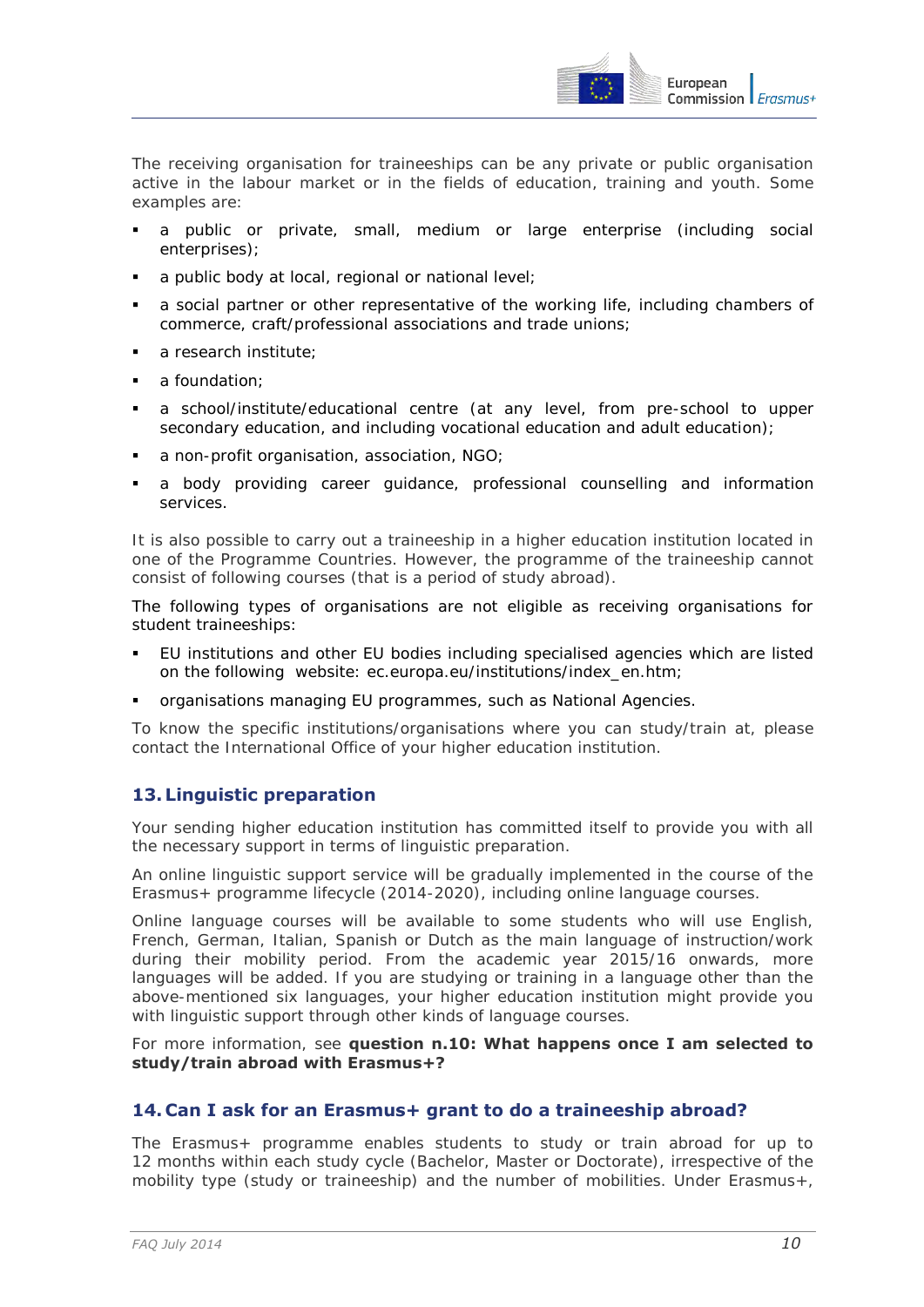

students can also apply before the end of their studies to do an Erasmus+ traineeship and carry out the traineeship in the year following their graduation. In any case, the minimum duration for a traineeship is 2 months and the maximum duration is 12 months.

The European Commission does not directly manage the implementation of mobility for students under the Erasmus+ programme. Should you need more information on traineeship offers, deadlines and conditions to apply for an Erasmus+ traineeship, please contact the International Office of your higher education institution.

There are some online platforms where you can also look for traineeship offers:

- [JOE+,](https://leonet.joeplus.org/en/) the Job Offer Exchange platform of LEO-NET, especially dedicated to promote high quality placements within the framework of the Leonardo da Vinci and Erasmus sub-programmes of the Lifelong Learning programme;
- The EURASMUS team has created a [job portal](http://eurasmus.com/en/) where internship offers can be advertised.

#### <span id="page-10-0"></span>**15. I am already studying/doing a traineeship abroad and I would like to extend it, what should I do?**

- You can request an extension of the duration of your period abroad at the latest one month before the foreseen end date upon which you had agreed in your Learning Agreement.
- Please bear in mind that the total duration of the period abroad, including previous participation in Erasmus-Lifelong Learning programme, cannot exceed 12 months per study cycle. This limit includes any time spent abroad, even if you did not receive a grant from EU funds.
- Provided that you have not reached the 12-month limit mentioned above, your sending and receiving institutions may agree to extend the duration of your period abroad.
- If you had a grant from EU funds, your institution may propose that the extension of your period abroad is considered as a period of "zero-grant", in case it has already distributed all the available budget, or it may agree to modify your grant agreement so that it covers the extended duration of your period abroad. In any case, you will need to modify the Learning Agreement and receive an e-mail confirming these changes both from your sending and receiving institution.

#### <span id="page-10-1"></span>**16. Is my Erasmus+ grant compatible with other scholarships or types of revenue?**

- The entitlement to any grant or loan awarded to students to study in their sending institution must be maintained during the period abroad.
- In the case of traineeships, if the receiving organisation grants the student an allowance or any kind of remuneration, including contributions in kind such as meals or accommodation, it is compatible with the Erasmus+ EU grant.
- A mobility period is compatible with a part-time job and, if the student receives an Erasmus+ EU grant, compatible as well with the revenue that the student would receive as long as he or she carries out the activities foreseen in the agreed mobility programme.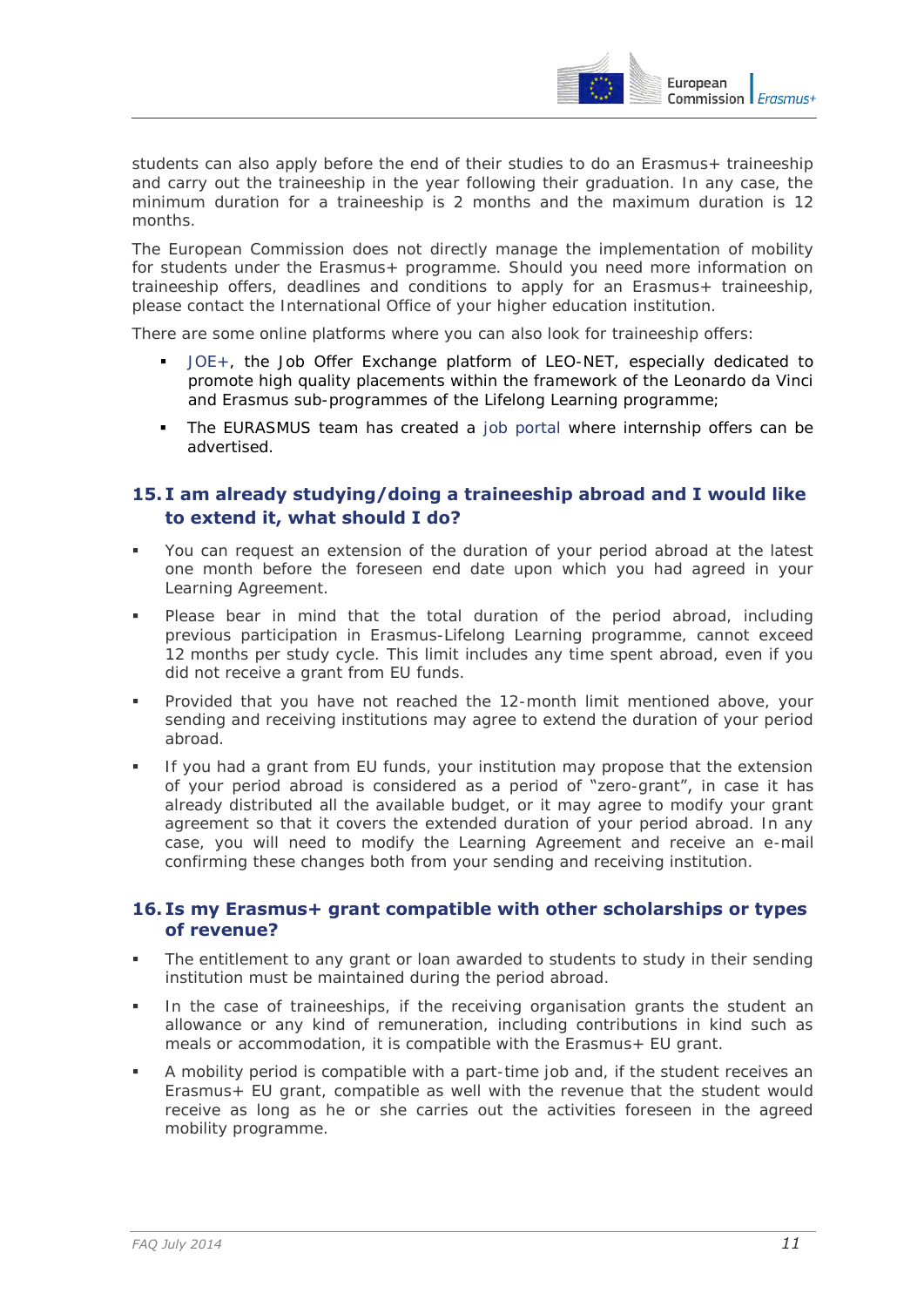

#### <span id="page-11-0"></span>**17. Can my institution reduce my grant/ask me to reimburse part of/all of my Erasmus+ grant?**

- Students that receive an Erasmus+ grant from EU funds will have to fully or partially reimburse the EU grant if they do not comply with the terms of the grant agreement.
- However, there is an exception to this rule when students are prevented from completing their planned activities abroad due to a case of "force majeure", i.e. an "unforeseeable exceptional situation or event beyond the participant's control and not attributable to error or negligence on his/her part". In that case, students are entitled to receive the amount of the grant corresponding to the actual duration of the mobility period (as defined in article 2.2 of their grant agreement) and remaining funds will have to be refunded (except if agreed differently with the sending organisation).
- You should carefully check the grant agreement before signing it and keep it in mind during your period abroad. For example, if a final instalment is foreseen at the end of the period abroad, it will be subject to the submission of the compulsory online assessment at the end of the mobility and you may be asked to partially or fully reimburse the EU grant received if you do not complete and submit the final online report.

#### <span id="page-11-1"></span>**18. I have finished my studies/traineeship abroad and have problems with the EU online survey; who can help me with that?**

You should contact your sending higher institution. They will be able to see the status of your report and, if needed, be able to send you a new link to the survey.

Should you need any further information, we advise you to contact the National Agency that manages Erasmus+ mobility actions in your country.

#### <span id="page-11-2"></span>**19. I am finishing my studies and I would like to do a traineeship abroad; can I do so with Erasmus+?**

This is a new possibility that the Erasmus+ programme offers to recent graduates. However, you must be selected by your higher education institution during your last year of study (while you are still a student) and you must carry out and complete your traineeship abroad within one year of graduating.

#### <span id="page-11-3"></span>**20. I am a doctoral candidate; can I get a grant to do research in an institution abroad?**

Under Erasmus+, students enrolled in a higher education institution in a country participating in the programme can study or train abroad more than once as long as a total maximum of 12 months per study cycle is respected. This means that you can receive grants for mobility periods totalling up to 12 months during your doctoral studies. In the case of Erasmus+ traineeships, it is possible to apply during your last year of studies and carry out the traineeship in the year following your graduation. In any case, the application needs to be done through your home university, which is responsible for defining the selection criteria for participation.

Doctoral candidates who want to follow part or their doctoral studies abroad may also receive support through the Marie Skłodowska-Curie Actions under the Horizon 2020 programme.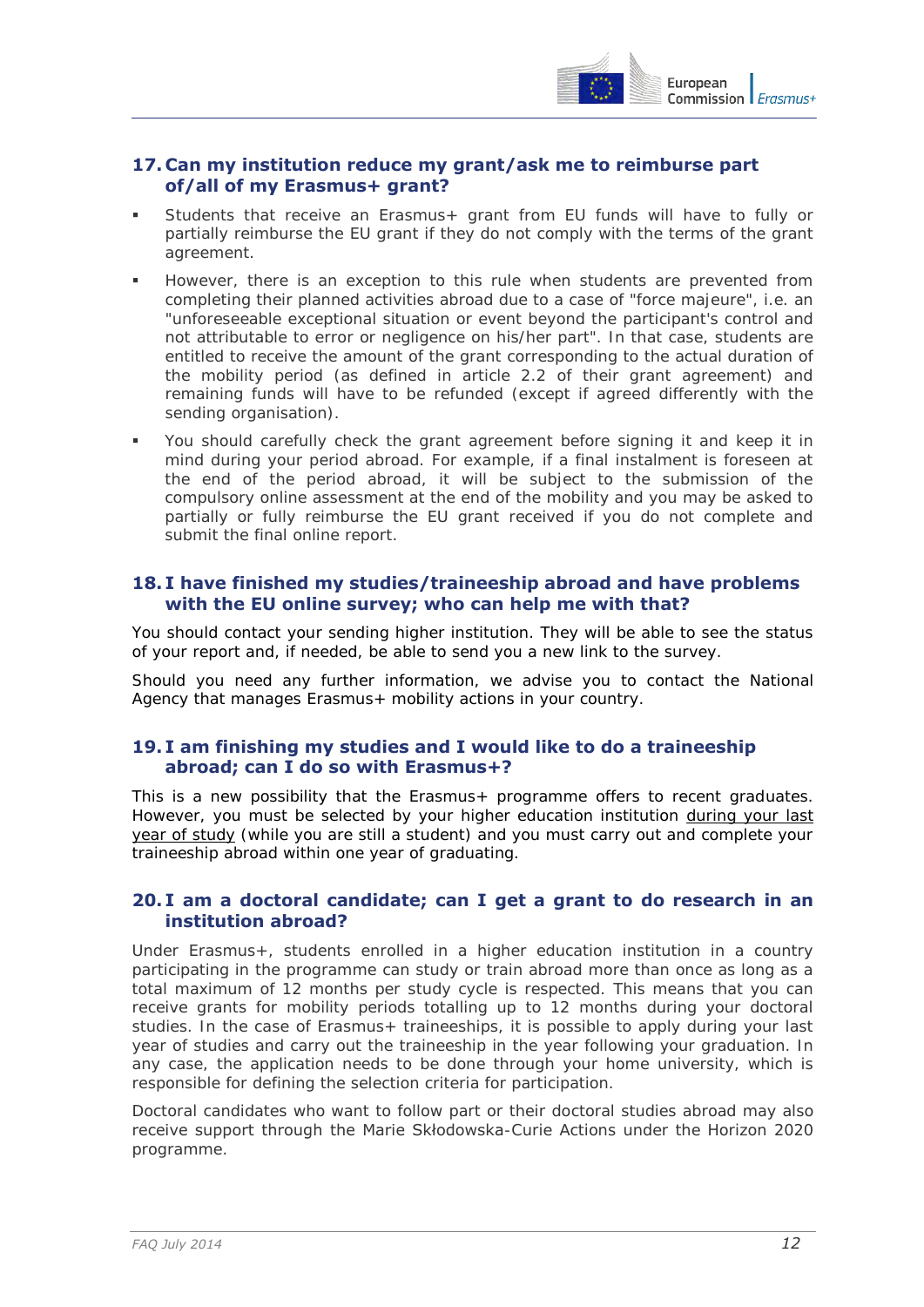

[Marie Skłodowska](http://ec.europa.eu/research/mariecurieactions/about-msca/actions/index_en.htm)-Curie Actions support researchers through different actions that are explained in this [Quick-Guide to Marie Curie Actions fellowships.](http://ec.europa.eu/research/mariecurieactions/about-mca/quick-guide/index_en.htm) In the framework of "Innovative Training Networks", organisations such as universities, research centres or companies propose a research training network and individuals can then apply for the specific positions created by these networks and advertised on [Euraxess.](http://ec.europa.eu/euraxess/) The [National Contact Points \(NCP\)](http://ec.europa.eu/research/participants/portal/desktop/en/support/national_contact_points.html) can provide additional information.

Until 2017, a number of [Erasmus Mundus Joint Doctorates](http://eacea.ec.europa.eu/erasmus_mundus/results_compendia/selected_projects_action_1_joint_doctorates_en.php) selected in the past generation of the programme will continue to offer fellowships to candidates to take part in full doctoral programmes (3-4 years). You can find more information on courses and application [here.](http://eacea.ec.europa.eu/erasmus_mundus/results_compendia/selected_projects_action_1_joint_doctorates_en.php#fragment-1)

#### <span id="page-12-0"></span>**21. I am looking for a Bachelor/Master/Doctoral programme on a certain discipline, where can I find information on study programmes in Europe?**

The [StudyPortals website](http://www.studyportals.eu/about/) is an international study choice platform, where you can find several study portals that allow you to look for Bachelor, Master or Doctoral programmes filtering per discipline (i.e. Humanities & Art) and per sub-discipline (i.e. Cultural Studies Art & Art History or Language, Literature and Cultural Studies). This same website includes as well a ["scholarship portal".](http://www.scholarshipportal.eu/)

In addition, under the Erasmus+ programme there are "Erasmus Mundus Joint Master Degrees" that count with specific EU-funded scholarships for excellent students and until 2017 a number of ["Erasmus Mundus Joint Doctorates"](http://eacea.ec.europa.eu/erasmus_mundus/results_compendia/selected_projects_action_1_joint_doctorates_en.php) selected in the past generation of the programme will continue to offer fellowships to candidates to take part in full doctoral programmes (3-4 years). Please refer to questions n.23 and n. 20 for more information.

#### <span id="page-12-1"></span>**22. I am looking for a grant to finance my Bachelor/Master/Doctoral studies abroad; can I receive an Erasmus+ grant for that?**

The Erasmus+ programme supports structured cooperation between higher education institutions. In this regard, students may receive a grant to undertake a mobility period within a structured inter-university exchange programme.

This means that under Erasmus+ you may receive a grant to study abroad for a period of 3 months (or academic term or trimester) to 12 months, or to do a traineeship for a period of 2 to 12 months, but not follow a full Bachelor or Doctoral programme.

Erasmus+ provides additional opportunities to enrol in a full Master's programme abroad through scholarships for Erasmus Mundus Joint Master Degrees and through Erasmus+ Master Degree Loans. Please refer to questions n.24 and n. 29 for more information.

In addition, you may find interesting information on scholarships in the ["scholarships](http://www.scholarshipportal.eu/#basic)  [portal"](http://www.scholarshipportal.eu/#basic). This portal allows you to filter the scholarships offered depending on your country of origin, the level and discipline of your studies and the place where you would like to study.

#### <span id="page-12-2"></span>**23.What is an Erasmus Mundus Joint Master Degree?**

An Erasmus Mundus Joint Master Degree is a high-level integrated international study programme of 60, 90 or 120 ECTS credits (i.e. between 12 and 24 months in length). It is delivered by an international consortium of higher education institutions from different countries and - where relevant - other educational and/or non-educational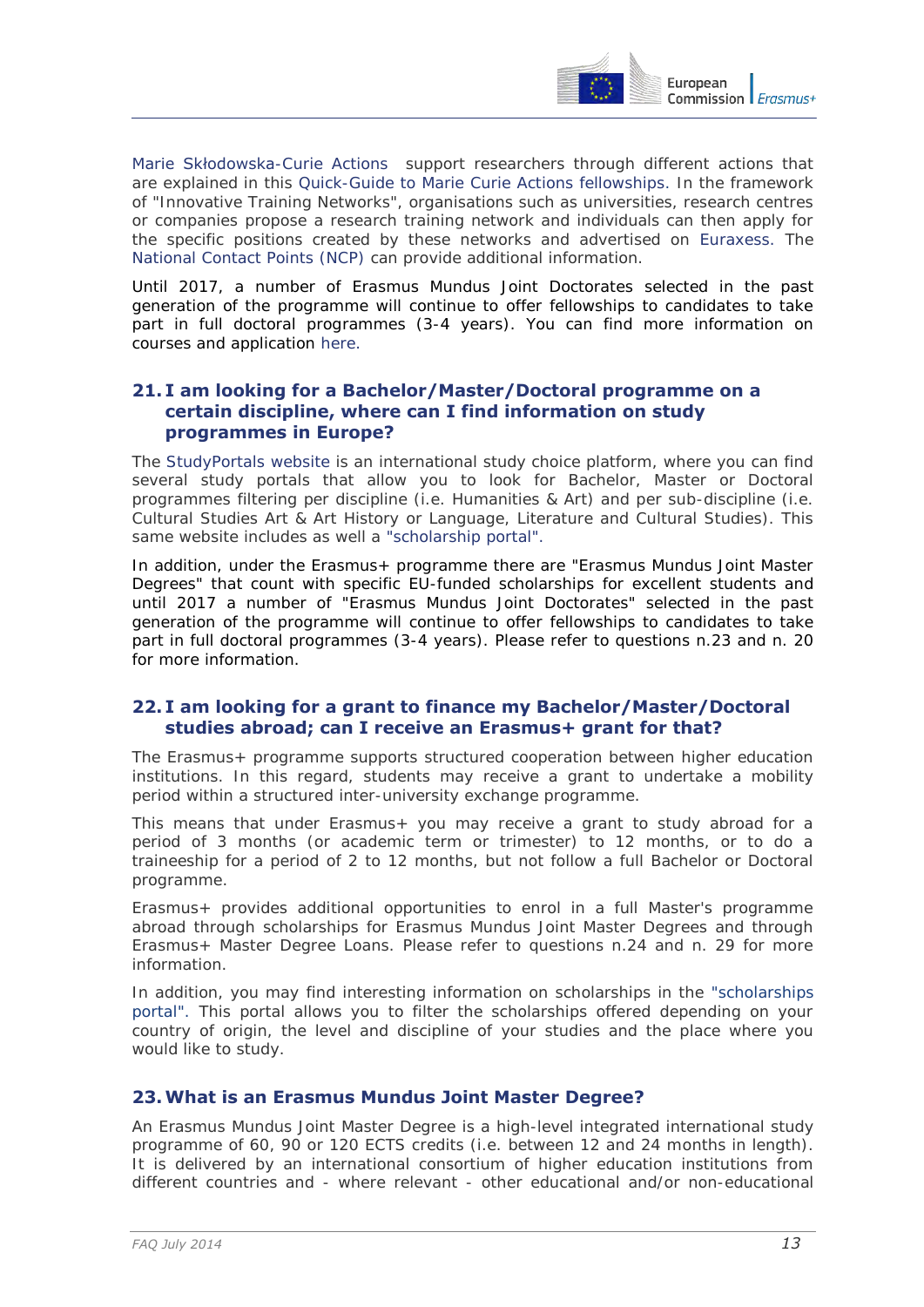

partners with specific expertise and interest in the study areas/professional domains covered by the joint programme.

There must be least three higher education institutions from Programme Countries in the consortium. Beyond these three higher education institutions, there may also be additional institutions from Programme Countries or from Partner Countries. Studies must take place in at least two different Programme Countries. Part of the studies can also take place in an institution from a Partner Country.

Erasmus Mundus Joint Master Degrees provide specific EU-funded scholarships to excellent students worldwide to cover travel costs, participation costs and living costs during the entire duration of the Master course.

For more information please see **question n.26: Where can I find Erasmus Mundus Joint Master Degrees offered under Erasmus+?**

#### <span id="page-13-0"></span>**24.Which are the conditions to receive a scholarship for an Erasmus Mundus Joint Master Degree?**

Only students who are selected to take part in an Erasmus Mundus Joint Master Degree (EMJMD) organised under the Erasmus+ programme may receive these scholarships, but self-funded students can also be enrolled in addition to the student scholarship holders.

Before applying to the EMJMD consortium of your choice, make sure that you respect the following conditions:

- You must have obtained a first higher education degree or demonstrate a recognised equivalent level of learning according to national legislation and practices in the degree awarding countries. This condition must necessarily be fulfilled at the time of enrolment and some EMJMD consortia may decide to accept scholarship applications from students in the last year of their first higher education degree.
- You are not allowed to submit a scholarship application to more than three EMJMD consortia in one selection year.
- You are not eligible to apply to further EMJMD scholarships if you have already obtained an EMJMD scholarship or an Erasmus Mundus Master Course/Joint Doctorate scholarship in the past.

Each year, between 13 to 20 student scholarship holders are selected to take part per EMJMD programme and a minimum of 75 % of the scholarships are earmarked for candidates from Partner Countries.

#### <span id="page-13-1"></span>**25.To how many Erasmus Mundus Joint Master Degree programmes can a student apply to?**

A student can apply to up to three Erasmus Mundus Joint Master Degree programmes in one selection year.

#### <span id="page-13-2"></span>**26.Where can I find the Erasmus Mundus Joint Master Degrees offered under Erasmus+?**

A list of all Erasmus Mundus Joint Master Degrees (EMJMD) can be accessed **[here](http://eacea.ec.europa.eu/erasmus_mundus/results_compendia/selected_projects_action_1_master_courses_en.php)**.

In the summer of each year a new batch of selected (or re-selected) EMJMDs will be added to the list. These programmes will open applications to potential scholarship-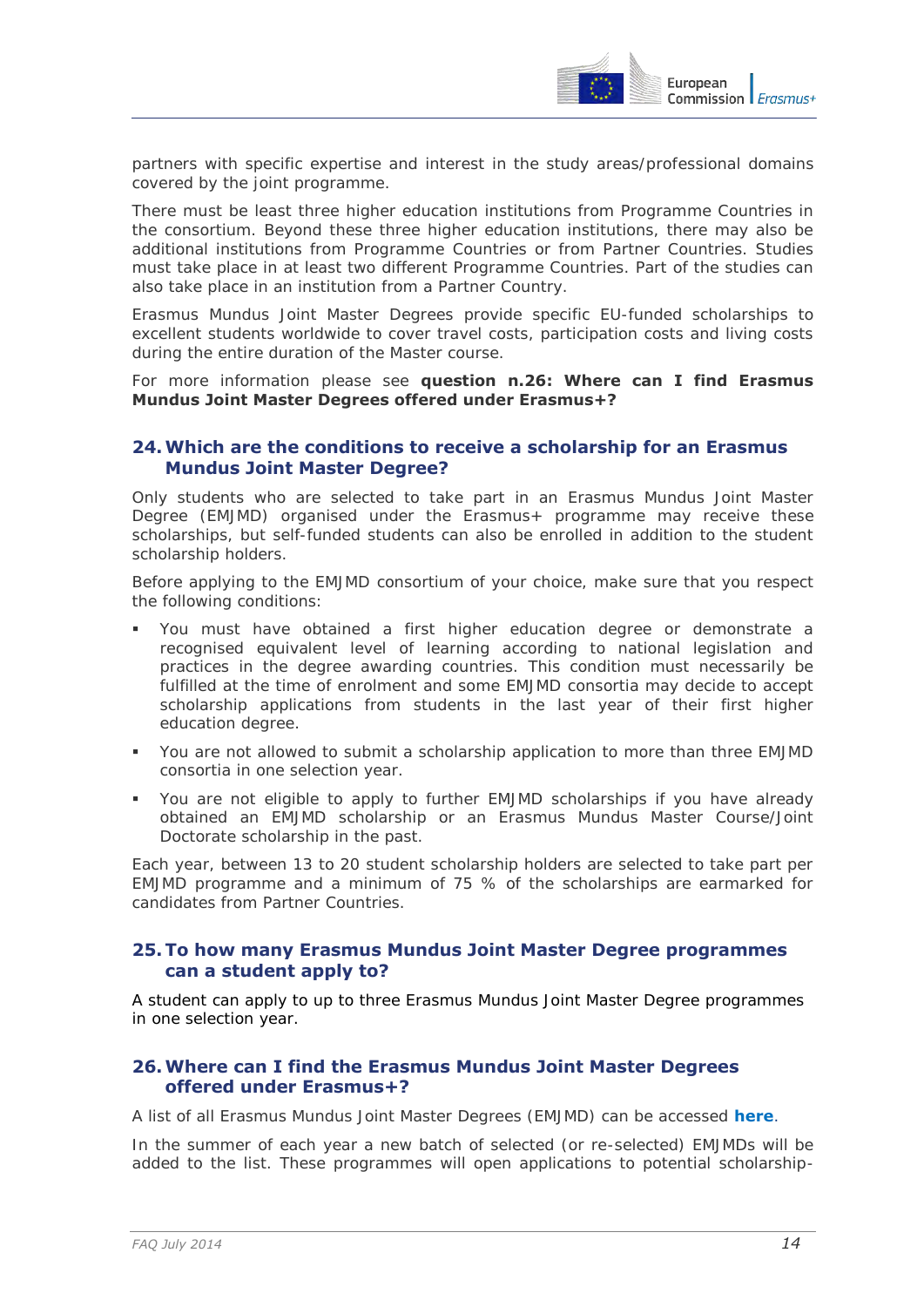

winners in the last quarter of that same year for students who will start in September/October of the following year.

This same list includes a number of Erasmus Mundus Masters Courses selected before 2014. Some of these will continue to select students up to 2017.

#### <span id="page-14-0"></span>**27. How can I be sure that my Erasmus Mundus Joint Master Degree is recognised in a country that is not involved in the consortium where I study/studied?**

Erasmus+ requires that all graduated students are awarded at least a double degree officially recognised in the degree-awarding countries.

Recognition in another European (or non-European) country of a national degree delivered by a given European country is a decision for the country concerned (usually based on bilateral agreements between the two countries) and in which the European Union (/Commission) cannot intervene.

As a result, the only way to obtain an answer for specific cases would be to raise the question to the appropriate authorities in the country concerned, providing them with the official name of the degrees offered by the Erasmus Mundus Joint Master Degree programme in question (click **[here](http://www.enic-naric.net/)** to see the appropriate bodies).

#### <span id="page-14-1"></span>**28. Under an Erasmus Mundus Joint Master Degree, can I study/do research/prepare part of my thesis in an institution not belonging to the consortium, or in a country outside the consortium countries?**

As a matter of principle, study or research periods abroad should be carried out in an institution belonging to the consortium (as a full partner or, as it is often the case for placements in enterprises, as an associate). Study or research periods outside the consortium should be regarded as an exception to the rule.

For this exception to occur, the consortium would have to justify the relevance of the mobility and the added value for the study. Besides, the consortium would have to explain which would be the role of the receiving institution and to confirm that this institution is accepting this role. Furthermore, the student's mobility would need to be monitored and evaluated by at least one of the partners in the consortium, who will recognise this study or research period outside the consortium.

For students who already hold an Erasmus Mundus Joint Master Degree scholarship, such a period of study or research abroad cannot be organised under the Erasmus+ programme action for credit mobility.

#### <span id="page-14-2"></span>**29. How does the Erasmus+ Master Degree Loans work?**

Erasmus+ Master Degree Loans are loans with favourable pay-back terms aimed at students who study in a European country that is neither their country of residence nor the country in which they obtained the qualification granting access to the Master's programme.

To be eligible you must live in one of the Erasmus+ Programme Countries.

The amounts of the loans will be of a maximum of EUR 12 000 for a one-year Master and EUR 18 000 for a two-year Master.

To apply for these loans, you will need to address yourself to participating national banks or student loan agencies. Please see **question n.30: Where can I find the**